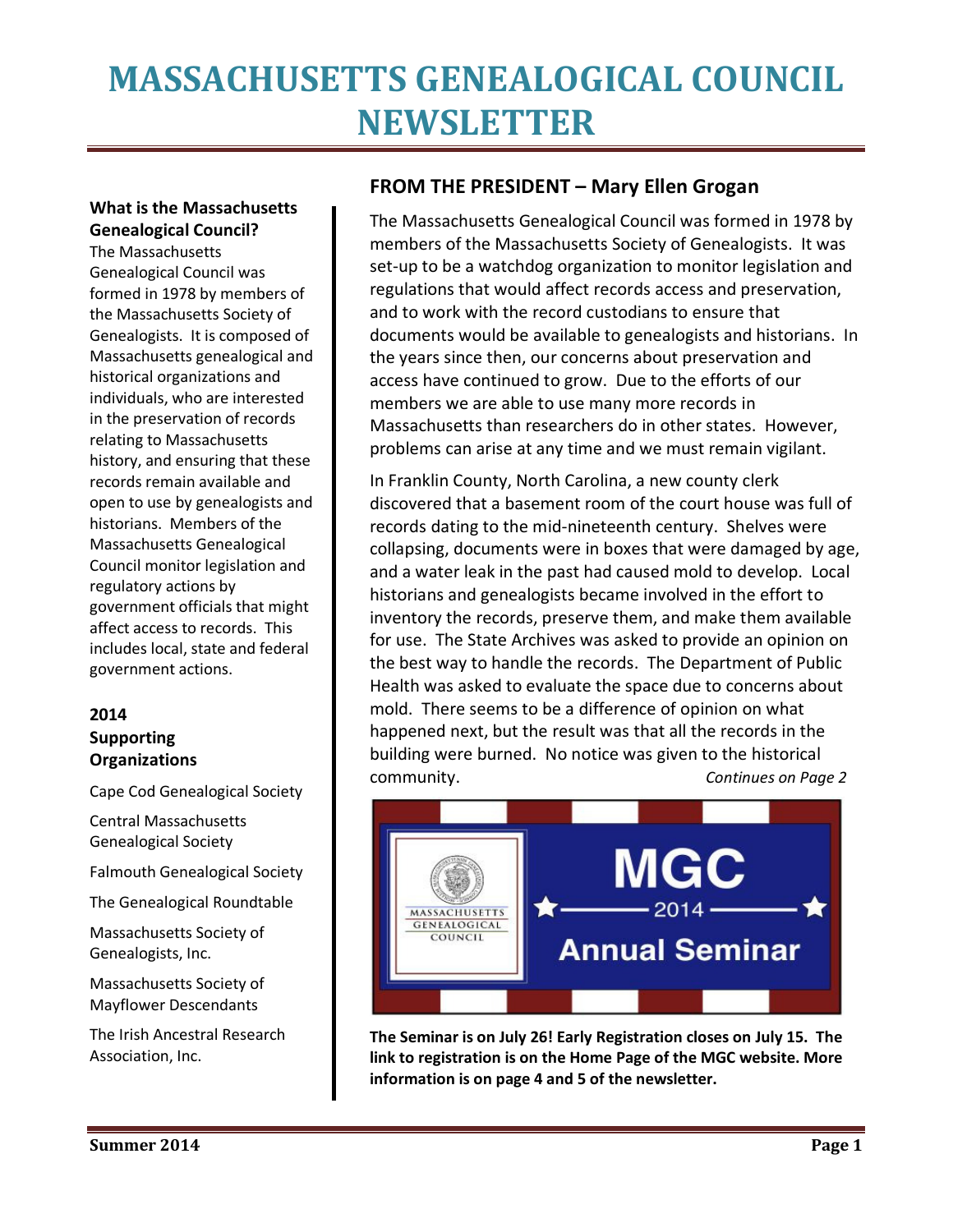In Virginia, an apparently innocuous law was passed regarding the privacy of permits to carry hand guns. Judy Russell has described this incident as an example "of the law of unintended consequences". Since the gun permits were filed with other court records, more than 220 rolls of microfilmed court records dating back to the 18th century had to be pulled from public access. Efforts are being made to amend the law to allow the non-gun-permit-records to be viewed.

In Massachusetts, the law detailing the definition of a public record was amended. A newspaper had requested the health records of a state employee when doing an investigation of workers' compensation cases. The court determined that state employee medical records were not public records and therefore not open for viewing. The law was amended, but without sufficient clarity with regard to the records to be closed and the relevant time period. This resulted in a legal opinion that any state records that included a reference to a medical condition should be closed. The State Archives then closed access to records that had previously been open to researchers: state hospitals, veterans, schools, prisons, overseers of the poor, and the Salem Witchcraft Trials to name only a new. This was never the intent of the court or the legislature, but this is the result. The Massachusetts Genealogical Council has submitted a bill intended to address this situation

**What can we do?** We will continue to monitor legislation, and support bills that will open records to us. We have also formed a group to identify local, state and private record holdings that are important, but are difficult to access. We are working with several organizations that are interested to scanning important records and making them available online. We must work actively together to preserve our records and protect our access. The Massachusetts Genealogical Council is the only state-level organization that has such a responsibility and our reputation among other genealogists is high. Be proud of your work.

### **FEDERAL AND STATE CIVIL RECORDS – Teresa Scott and Barbara Jean Mathews** CG **Bills Before the 188th General Court of Massachusetts**

| Bill          | <b>Submitter</b>      | <b>Name of Bill</b> | What the Bill Would Do                    | Current          |
|---------------|-----------------------|---------------------|-------------------------------------------|------------------|
| <b>Number</b> |                       |                     |                                           | <b>Committee</b> |
| H2876         | Angelo Scaccia for    | An Act relative     | All records in the custody of the state   | House Ways       |
|               | <b>William Galvin</b> | to records          | secretary which are ninety years or older | and Means        |
|               |                       | open to public      | shall be open to public inspection.       | Committee        |
|               |                       | inspection          |                                           |                  |
| H3945         | Consolidated from     | An Act to           | State agencies that design or acquire a   | House Ways       |
|               | several earlier bills | improve             | recordkeeping system or database must     | and Means        |
|               |                       | access to           | segregate public and private information  | Committee        |
|               |                       | public records      | and do so in a way that will not restrict |                  |

The Massachusetts Genealogical Council supports H2876, S1473, and S1474. We concur with H3945 which impacts not just access but organizational implementation.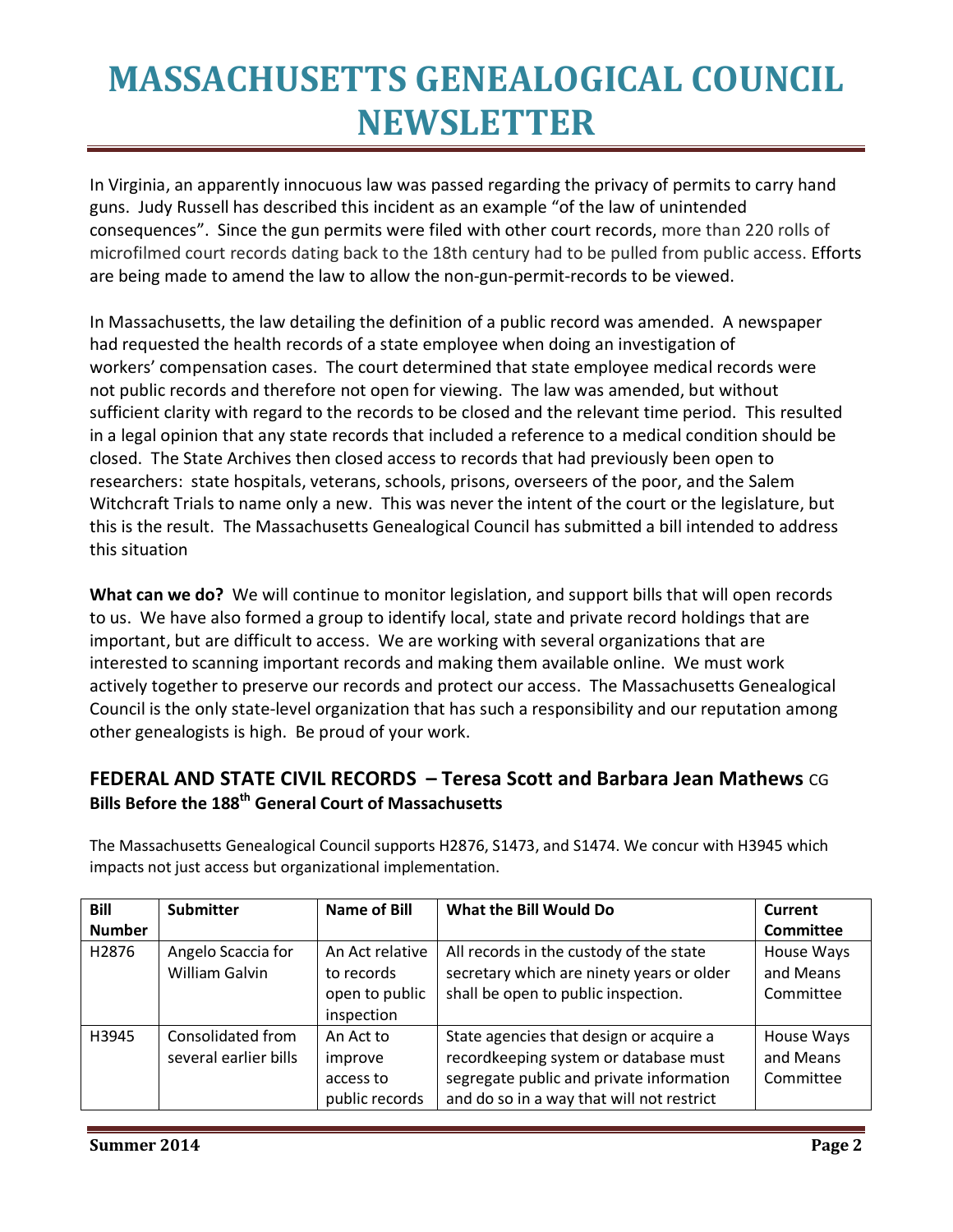|       |                         |                 | access to the public.                       |             |
|-------|-------------------------|-----------------|---------------------------------------------|-------------|
| S1473 | <b>Kenneth Donnelly</b> | An Act relative | All records in the custody of the state     | Senate Ways |
|       | by request of the       | to records      | secretary which are ninety years or older   | and Means   |
|       | Massachusetts           | open to public  | shall be open to public inspection; and the | Committee   |
|       | Genealogical            | inspection      | birth and marriage records of people born   |             |
|       | Council                 |                 | out-of-wedlock will no longer be treated    |             |
|       |                         |                 | differently.                                |             |
| S1474 | <b>Kenneth Donnelly</b> | An Act          | The custodians of birth, marriage, and      | Senate Ways |
|       | by request of the       | providing non-  | death records will provide non-certified    | and Means   |
|       | Massachusetts           | certified       | copies of records on plain paper rather     | Committee   |
|       | Genealogical            | copies of       | than safety paper. These copies will be     |             |
|       | Council                 | records         | marked "for research purposes only, not to  |             |
|       |                         |                 | be used as evidence." The cost will be 20%  |             |
|       |                         |                 | of the cost of a certified copy.            |             |

#### **Changes to Access to the Social Security Death Index (SSDI)**

The 2013 Federal Budget Compromise Bill removed the Social Security Death Index (also known as the Death Master File) from the Freedom of Information Act. It then instituted a delay in revealing death information until the end of the third calendar year following a person's death. This has affected your access to death information on all online databases.

#### **The Records Preservation and Access Committee Liaison Activities**

The national genealogical community works together through the *Records Preservation and Access Committee* (RPAC), which today includes The National Genealogical Society (NGS), the Federation of Genealogical Societies (FGS) and the International Association of Jewish Genealogical Societies (IAJGS) as sponsoring members. The Association of Professional Genealogists (APG), the Board for Certification of Genealogists (BCG), the International Commission for the Accreditation of Professional Genealogists (ICAPGen), the American Society of Genealogists (ASG), ProQuest and Ancestry.com serve as participating members.

RPAC meets monthly, and more often if needed, to advise the genealogical and historical communities, as well as other interested parties, on ensuring proper access to vital records, on means to effect legislation, and on supporting strong records preservation policies and practices. The RPAC Liaison from Massachusetts is Barbara Mathews. She attends monthly conference calls of the committee. If you have records issues, please contact her at fedrecords@massgencouncil.org.

Mary Tedesco, Director of Communications for the Massachusetts Genealogical Council, attended the RPAC meeting at the National Genealogy Society conference on May 8<sup>th</sup>. There RPAC announced support of the *Genealogists Declaration of Rights* developed by Rob Rafford from Connecticut. Further information on this petition, and instructions on how to add your support, is on the MGC Home page.

Polly FitzGerald Kimmitt, MGC Past President, will attend the RPAC meeting at the Federation of Genealogical Societies conference in San Antonio in August.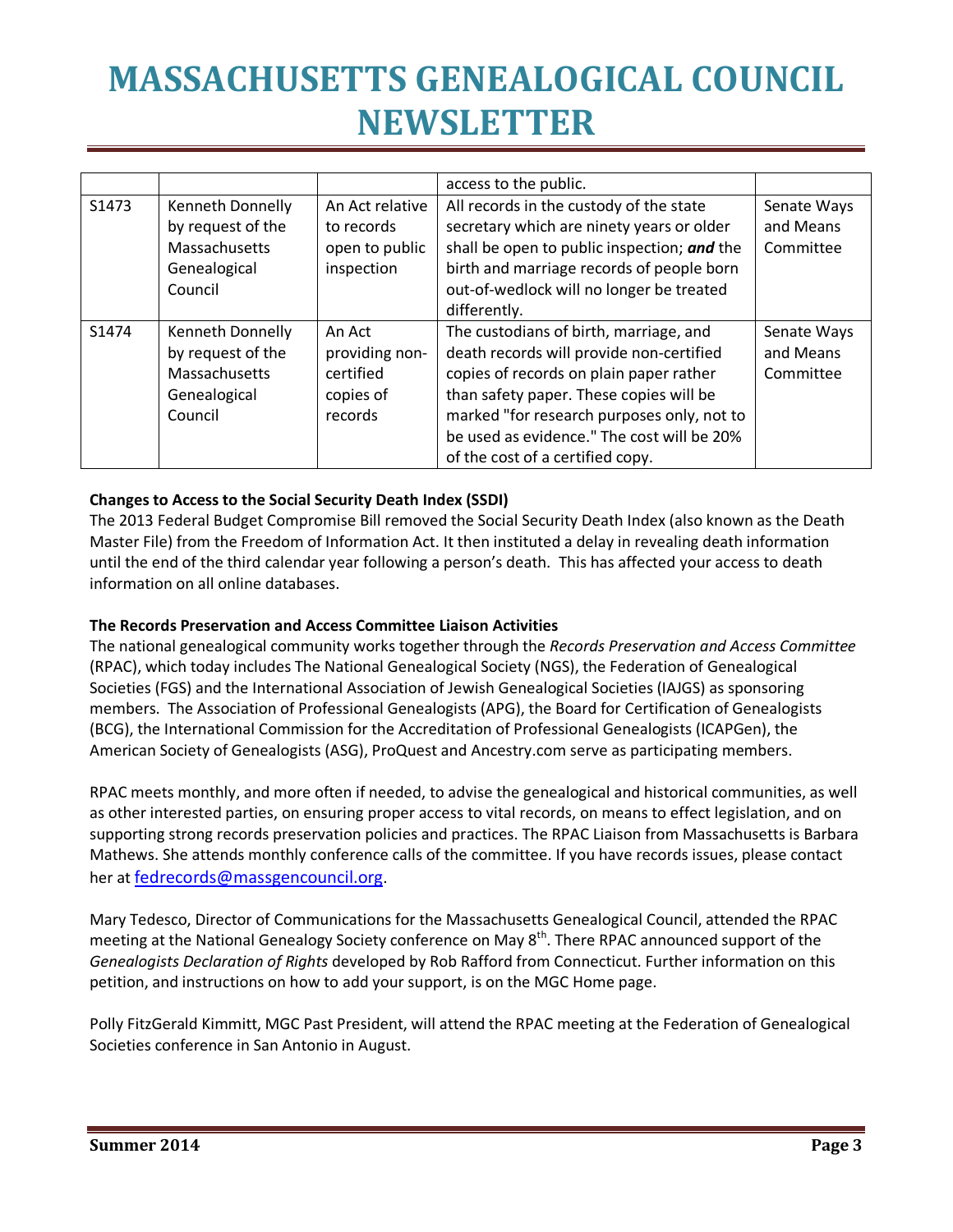

## **When: Saturday, July 26, 2014**

**Where: the Mansfield Holiday Inn, 31 Hampshire St, Mansfield, MA 02048. Full information is on the link on the Home page of the MGC website.** 

The hotel is easily accessible by car and by public transportation. The MBTA Commuter Rail (Providence/Stoughton Line) stops at the Mansfield Station. The Holiday Inn will provide a bus to pick you up in the morning, and return you at the end of the Seminar. Please let us know on the registration form if you will be using this option so that we can arrange the shuttle.

#### Time Table (a guide, it may be altered slightly)

7:30-9:30am: Registration Desk is open in the hotel (follow the signs) and continental breakfast will be served. Vendors will set-up and be open until the afternoon.

8:15 to 9:00am: We will have our annual meeting, and present reports on records preservation and access issues.

9:00 to 10:00am: First Session,

10:30 to 11:30am: Second Session

12:00 to 1:30pm: Lunch and Presentation

2:00 to 3:00pm: Third Session

3:15 to 4:15pm: Fourth Session

Breakfast: Assorted Breakfast Pastries with Coffee & Tea (served 7:30 to 9:30)

Lunch: Since we will be having a plated luncheon (waiter service) you need to make a choice of entrée on your registration form. The ticket will be in the registration packet. Choice of Chicken Francaise (boneless chicken cutlet in a lemon caper sauce) OR Four Cheese Lasagna with Marinara Sauce (vegetarian option). Both served with fruit cup, rolls, vegetable, Double Chocolate Fudge Cake, coffee and tea. If you have any food restrictions, please notify us. The hotel staff will make every effort to accommodate you.

Overnight Accommodations: If you would like to spend the night, the Holiday Inn is holding some rooms for our guests on Friday and Saturday nights. The room rate will be \$139 plus tax. Please call the hotel (508) 339-2200 by July 4th, and tell them you are with the MGC Group. We will organize a get together for anyone staying overnight. Let the Program Director know you are staying at the hotel: program@massgencouncil.org.

The Holiday Inn website: www.ihg.com/holidayinn/hotels/us/en/mansfield/bosmf/hoteldetail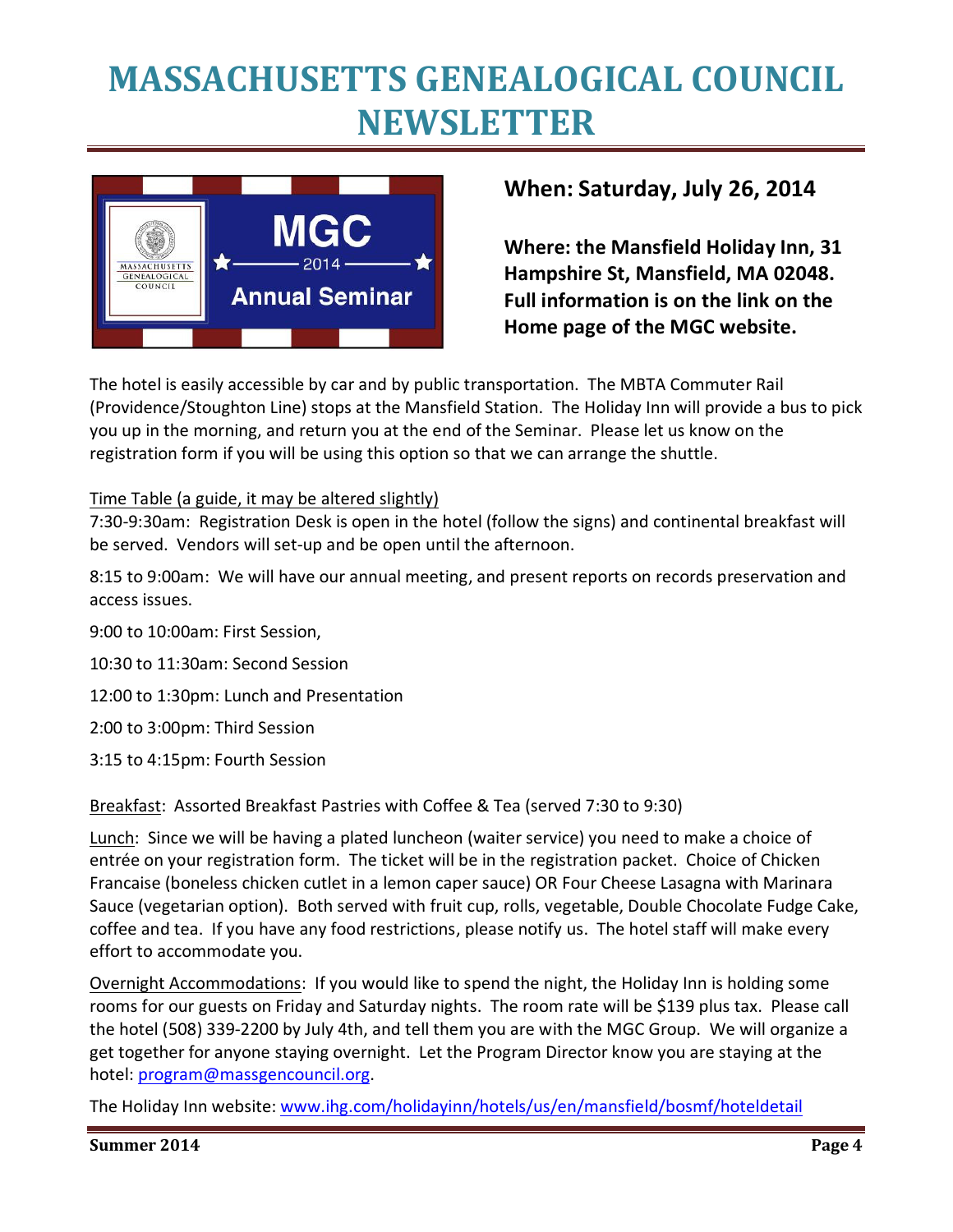### **PROGRAM**

There will be three tracks with four lectures. You may attend any lecture. Full information on the speakers and topics is on the Home page of the MGC website (massgencouncil.org).

| 9:00 to 10:00  | <b>Alice Kane - Genealogy Fundamentals</b><br><b>Walter Hickey - Immigrant Origins in Naturalization Records</b><br>Maureen Taylor - Solving the Case: Photos, Genealogy and History |
|----------------|--------------------------------------------------------------------------------------------------------------------------------------------------------------------------------------|
| 10:30 to 11:30 | <b>Mary Ellen Grogan - Genealogy Research Online</b>                                                                                                                                 |
|                | <b>Mary Tedesco - Adventures in Italian Genealogy</b>                                                                                                                                |
|                | Julie Michutka - Scrivener                                                                                                                                                           |
| 12:00 to 1:30  | Luncheon with Table Topics and a special presentation                                                                                                                                |
| 2:00 to 3:00   | <b>Walter Hickey - The Census is only Step One</b>                                                                                                                                   |
|                | Michael J. Leclerc - Advanced Research for Quebec Ancestors                                                                                                                          |
|                | Drew Bartley - The new, free guide to Boston - what is there and how to use it                                                                                                       |
| 3:15 to 4:15   | Shellee Morehead, Ph.D, CG - Sex, DNA and Family History                                                                                                                             |
|                | Judy Lucey - Discovering Your Irish Ancestry in Print and Online Sources                                                                                                             |
|                | Barbara J. Mathews, CG - Don't Let the GPS Own You: Take Charge of Your<br><b>Proof Discussions!</b>                                                                                 |

#### **PRICE**

\$65 for members, \$75 for non-members (you may join for \$10) until July  $15^{th}$ ; \$85 for registration between July 15th and July 23nd when registration closes. Registration includes: breakfast and lunch.

#### **REGISTRATION**

Registration may be done online or by mail. The links to the forms are on the Home page of the MGC website. If you are a member, you need to sign in first with your member login and password. If you have any difficulty, please notify us and we will let you know what your login and password is. If you register online, you will pay with a credit card using Paypal. You do not need a Paypal account to use this service. Simply log in as a "Guest" user. It is easy.

**Please join us. You will have an enjoyable and instructive day, and meet fellow genealogists. This is important. Most of us labor alone with no one to share our research experiences.** 

**Complete information is on the MGC home page at http://massgencouncil.org.**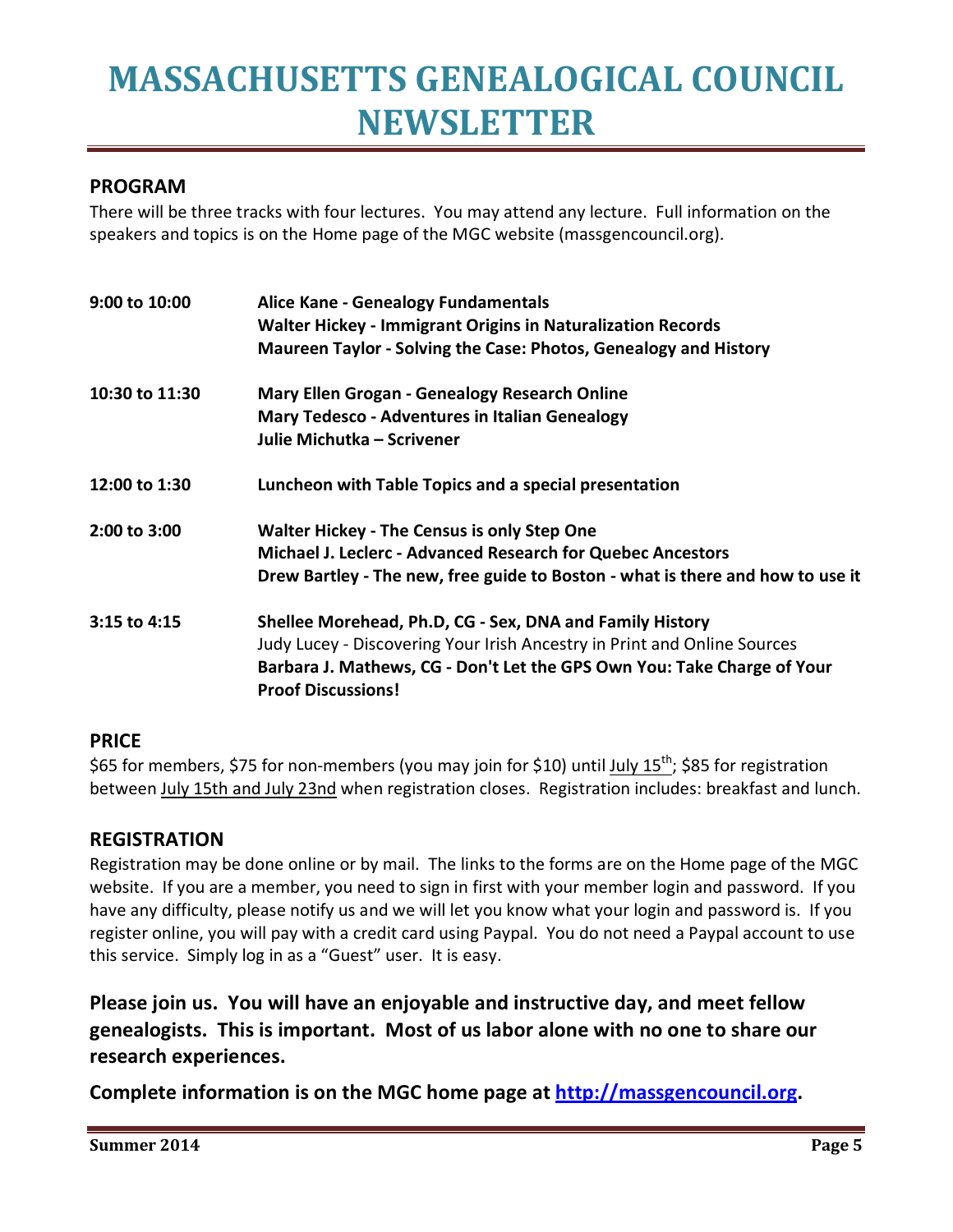### **Items of Interest for Genealogists!**

#### **Massachusetts Vital Records are online through 1920 at FamilySearch.org**

The FamilySearch website has a particularly nice feature that allows you to search by parents' names, making it possible to recreate families. Ancestry, in coordination with the New England Historic Genealogical Society, has also entered the Indexes to the Vital Records online. Ancestry has a very nice feature which allows you to search for possible spouses (people whose names occur on the same volume and page). Although Ancestry does not have the State copy of the VRs, they have many town records which were originally copied by Jay Holbrook. You should always check both the state and town copy whenever possible.

#### **Pennsylvania putting older vital records online at Ancestry**

*From the Genealogical Research Institute of Pittsburgh (GRIP) Blog (http://www.gripitt.org/?p=1424)* 

When Pennsylvania opened its state vital records to the public (births over 105 years old and deaths over 50 years old) in 2012, Ancestry.com contracted to digitize them. That process was completed and now the digitized certificates (not records but original certificates) are being made accessible in batches through Ancestry.com. As promised, Ancestry.com has posted the next installment of Pennsylvania death certificates for 1924-1944, making the entire collection now available from the beginning of state death certificates in 1906 through 1944. The next installment, scheduled for the November, should bring access to all the legally permitted public death certificates up to 1963. Birth certificates from 1906 to 1908, although publicly available now, will not be placed in the Ancestry.com database until next spring.

#### **Free Family Record Forms from the Library of Congress Web Site**

#### *From Dick Eastman's Newsletter, June 16, 2014*

"Long before the invention of home computers that could generate forms, many families recorded their important family events within their Bibles. Whether printed as part of the Bible or printed on separate paper forms that could be stored alongside the family Bible, these forms often were ornate with beautiful artwork. The Library of Congress has collected many of these forms and made them available online. Some are simple "fill in the blank" forms while others have space to manually paste in pictures. All of the forms are available free of charge.

You can download any of these old Family Records and Family Register forms and even print them on your own printer, then use them as you wish. Many of them are "oversized." If so, they cannot be printed on a normal computer printer that only handles 8½ by 11 inch paper. However, you can always save them to a flash drive and then have them printed on an oversized printer or plotter at FedEx Office (formerly called Kinko) or other service that has such hardware available. You can even send the print image to online to http://www.fedex.com/us/office/ and either pick up the finished printout in person or have it shipped to you. You will have to pay a few dollars for the printing and shipping, of course.

#### You can find many Family Records and Family Register forms by starting at:

http://www.loc.gov/search/?q=Family+Records+and+Registers. Some of these forms are huge! Downloading them may take a minute or two on a slow to medium speed Internet connection. However, I will suggest the results are worth the wait."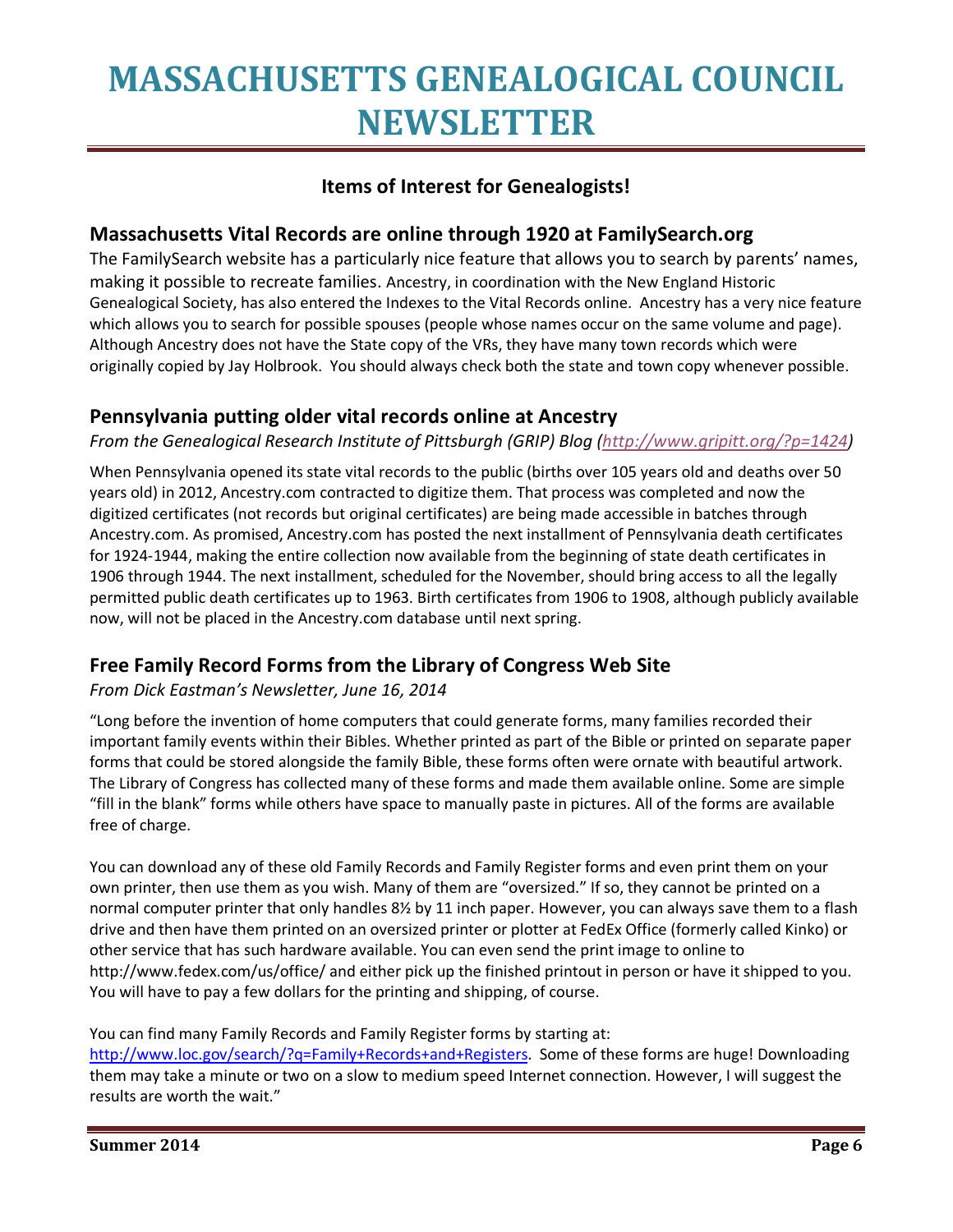### **REPOSITORIES OF INTEREST TO GENEALOGISTS**

#### **THE MASSACHUSETTS STATE LIBRARY**

The Massachusetts State Library has an excellent collection of historical materials for genealogists. The main reading room is located on the third floor of the State House, with their Special Collections department in the sub-basement. The Library is open to the public, and genealogists are welcome. Their materials do not circulate; they must be used in the Library. The State Library is primarily a legal research center, but they have specialized in records of the cities and towns of Massachusetts. Town histories, town reports, maps, city directories, and voting lists are among their collections. The Library is making a concerted effort to digitize records, and provide complete lists of their holdings on their website, **http://www.mass.gov/anf/research-and-tech/oversight-agencies/lib/**.

Click *Research State and Local History*, then *Genealogical Resources*. Check out their lists of holdings for the towns of your ancestors. Most of these resources are in paper copies.

For example, this is the online entry for *City Directories and Voting lists for Chelsea*:

#### *City Directories and Voting Lists*

*This large collection dates from the first Boston directory of 1789 and covers most Massachusetts communities. The last Boston directory was published in 1981. Around this time directories for other Massachusetts cities and towns cease to be published, supplanted by the telephone book as a listing for a town's residents, businesses, organizations, and services. Directories contain a list of persons, organized by last name, residing in a town or city. However, some directories (including "Blue Books") do have house guides, which contain listings by address and not individual. City Directories and Voting Lists are found in the State Library's Special Collections.* 

CHELSEA CITY DIRECTORIES (in the State Library collection): 1847-1848, 1850, 1852, 1856, 1858, 1860, 1861, 1864, 1866, 1868, 1870, 1872, 1874, 1876, 1878, 1880, 1882, 1884, 1886-1890, 1892, 1893, 1895-1896, 1897, 1899, 1901, 1902-1903, 1904, 1906, 1908, 1910, 1912, 1914, 1916, 1918, 1921-1922, 1925, 1928, 1932, 1934-1935, 1937, 1940, 1946

#### BUSINESS DIRECTORIES: 1848

VOTING LISTS: 1917, 1924, 1931-1936, 1938-1940, 1942-1947, 1950, 1952, 1954, 1955, 1956, 1958, 1959, 1972, 1978, 1980, 1988

I know most genealogists are familiar with City Directories, but you may never have used Voting Lists (also known as Ward Lists). This information is commonly found in town records beginning around 1885. Later lists were printed and distributed more widely. Voting lists are organized by address, and list everyone who is eligible to vote, regardless of whether they have registered to vote. It lists similar information to a City Directory: name, age, occupation, address, political party and sometimes previous address. These records supplement the City Directories, and make it easier to search by residence.